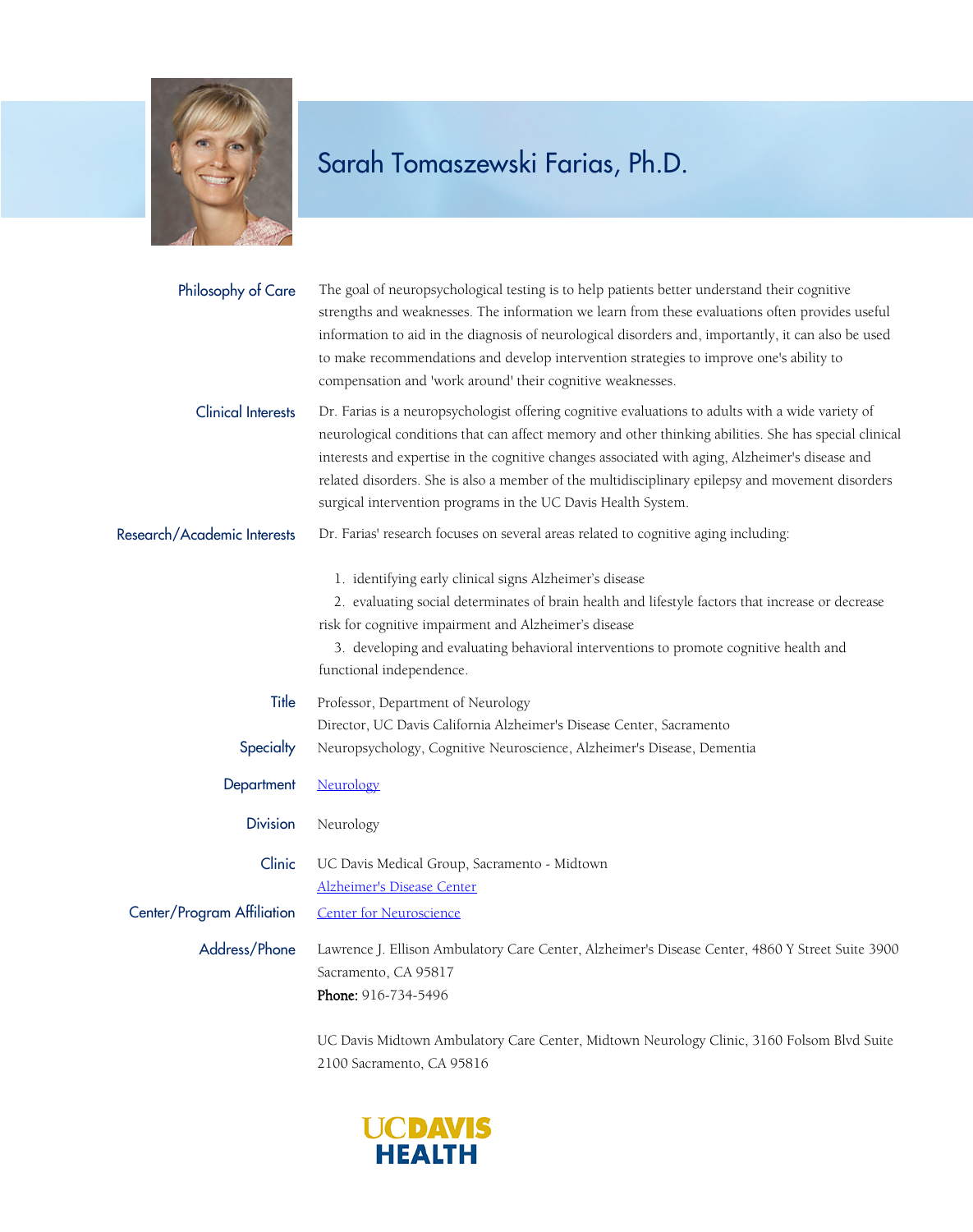

#### Phone: 916-734-3588

| <b>Additional Phone</b>           | Physician Referrals: 800-4-UCDAVIS (800-482-3284)                                                                                                                                                                                                                                                                                                     |
|-----------------------------------|-------------------------------------------------------------------------------------------------------------------------------------------------------------------------------------------------------------------------------------------------------------------------------------------------------------------------------------------------------|
| Education                         | Ph.D., University of North Texas, Denton TX 2000                                                                                                                                                                                                                                                                                                      |
|                                   | B.S., Arizona State University, Tempe AZ 1993                                                                                                                                                                                                                                                                                                         |
| Internships                       | Neurology and Psychiatry/Neuropsychology, Tulane University, New Orleans LA 1999-2000                                                                                                                                                                                                                                                                 |
| Fellowships                       | Neurology/Neuropsychology, UC Davis, Sacramento CA 2000-2002                                                                                                                                                                                                                                                                                          |
| <b>Board Certifications</b>       | American Board of Professional Psychology, Clinical Neuropsychology<br>CA Psychology License                                                                                                                                                                                                                                                          |
| <b>Professional Memberships</b>   | American Board of Clinical Neuropsychology<br>American Board of Professional Psychology                                                                                                                                                                                                                                                               |
| <b>Honors and Awards</b>          | National Institute of Mental Health (NIMH)-funded Summer Research Institute in Geriatric<br>Psychiatry, 2002<br>Clinical Fund Scholarship, 1994                                                                                                                                                                                                       |
| <b>Select Recent Publications</b> | Denny KG, Harvey D, Meyer OL, Chan ML, Barba C, Farias ST. A Combined Treatment Approach<br>to Support Everyday Function and Promote Brain Health in Older Adults: A Pilot Study. Clin<br>Gerontol. 2020 Mar-Apr;43(2):209-220. doi:10.1080/07317115.2019.1633574. Epub 2019 Jul 9.<br>PMID:31284845.                                                 |
|                                   | Tomaszewski Farias S, Schmitter-Edgecombe M, Weakley A, Harvey D, Denny KG, Barba C,<br>Gravano JT, Giovannetti T, Willis S. Compensation Strategies in Older Adults: Association With<br>Cognition and Everyday Function. Am J Alzheimers Dis Other Demen. 2018 May;33(3):184-191.<br>doi:10.1177/1533317517753361. Epub 2018 Jan 23. PMID:29357670. |
|                                   | Possin KL, Moskowitz T, Erlhoff SJ, Rogers KM, Johnson ET, Steele NZR, Higgins JJ, Stiver J, Alioto<br>AG, Farias ST, Miller BL, Rankin KP. The Brain Health Assessment for Detecting and Diagnosing                                                                                                                                                  |

Neurocognitive Disorders. J Am Greater Soc. 2018 Jan;66(1):150-156. doi:10.1111/jgs.15208.



PMID:29355911.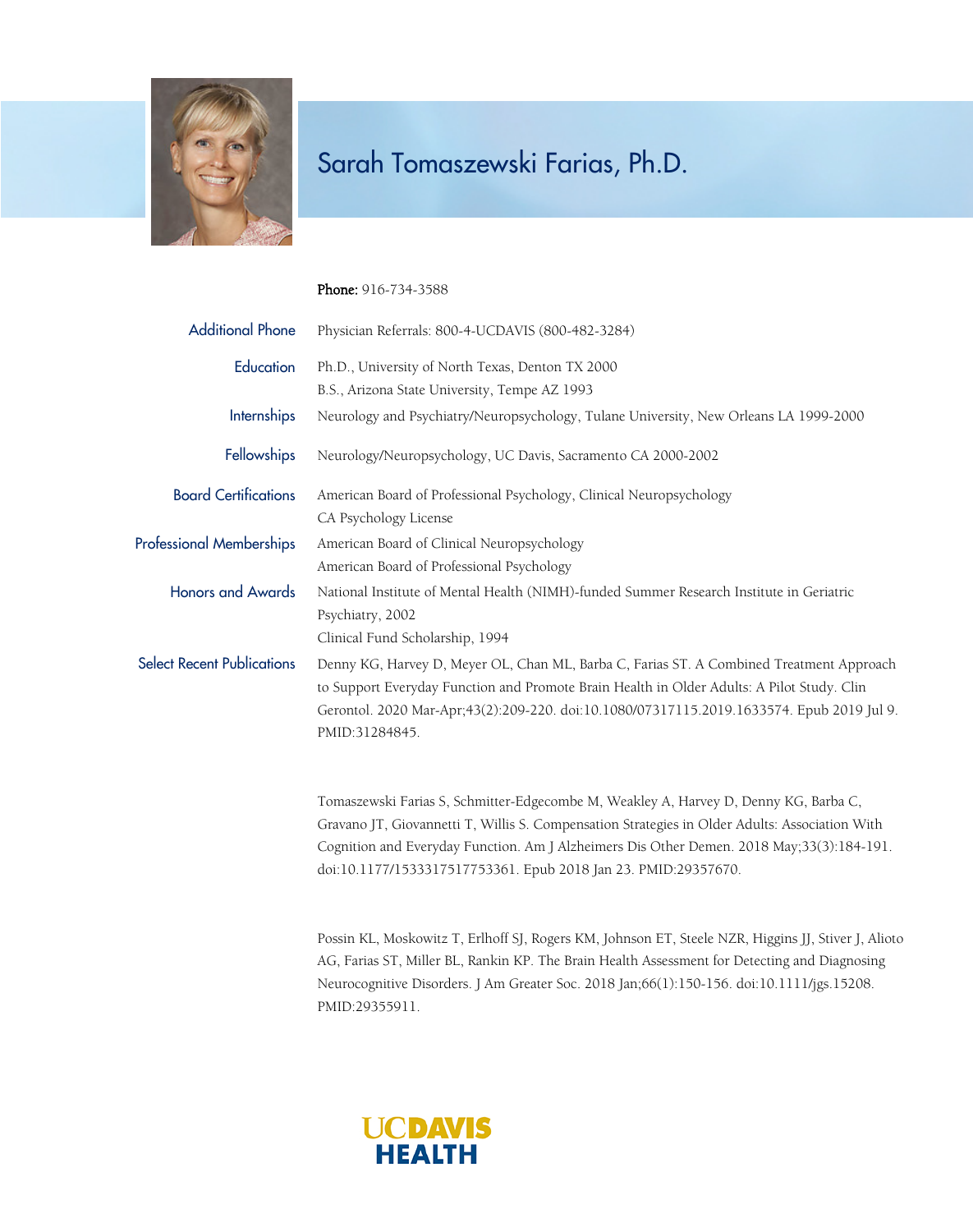

Farias ST, Lau K, Harvey D, Denny KG, Barba C, Mefford AN. Early Functional Limitations in Cognitively Normal Older Adults Predict Diagnostic Conversion to Mild Cognitive Impairment. J Am Geriatr Soc. 2017 Jun;65(6):1152-1158. doi:10.1111/jgs.14835. Epub 2017 Mar 17. PMID: 28306147.

Rueda AD, Lau KM, Saito N, Harvey D, Risacher SL, Aisen PS, Petersen RC, Saykin AJ, Farias ST; Alzheimer's Disease Neuroimaging Initiative. Self-rated and informant-rated everyday function in comparison to objective markers of Alzheimer's disease. Alzheimers Dement. 2015 Sep;11(9): 1080-9. doi:10.1016/j.jalz.2014.09.002. Epub 2014 Nov 15. PMID:25449531.

Melrose RJ, Brewster P, Marquine MJ, MacKay-Brandt A, Reed B, Farias ST, Mungas D. Early life development in a multiethnic sample and the relation to late life cognition. J Gerontol B Psychol Sci Soc Sci. 2015 Jul;70(4):519-31. doi:10.1093/geronb/gbt126. Epub 2014 Jan 3. PMID: 24389122.

Brewster PW, Melrose RJ, Marquine MJ, Johnson JK, Napoles A, MacKay-Brandt A, Farias S, Reed B, Mungas D. Life experience and demographic influences on cognitive function in older adults. Neuropsychology. 2014 Nov;28(6):846-58. doi:10.1037/neu0000098. Epub 2014 Jun 16. PMID: 24933483.

Farias ST, Park LQ, Harvey DJ, Simon C, Reed BR, Carmichael O, Mungas D. Everyday cognition in older adults: associations with neuropsychological performance and structural brain imaging. J Int Neuropsychol Soc. 2013 Apr;19(4):430-41. doi:10.1017/S1355617712001609. Epub 2013 Feb 1. PMID:23369894.

Tomaszewski Farias S, Cahn-Weiner DA, Harvey DJ, Reed BR, Mungas D, Kramer JH, Chui H. Longitudinal changes in memory and executive functioning are associated with longitudinal change in instrumental activities of daily living in older adults. Clin Neuropsychol. 2009 Apr;23(3):446- 61. doi:10.1080/13854040802360558. Epub 2008 Sep 23. PMID:18821181.